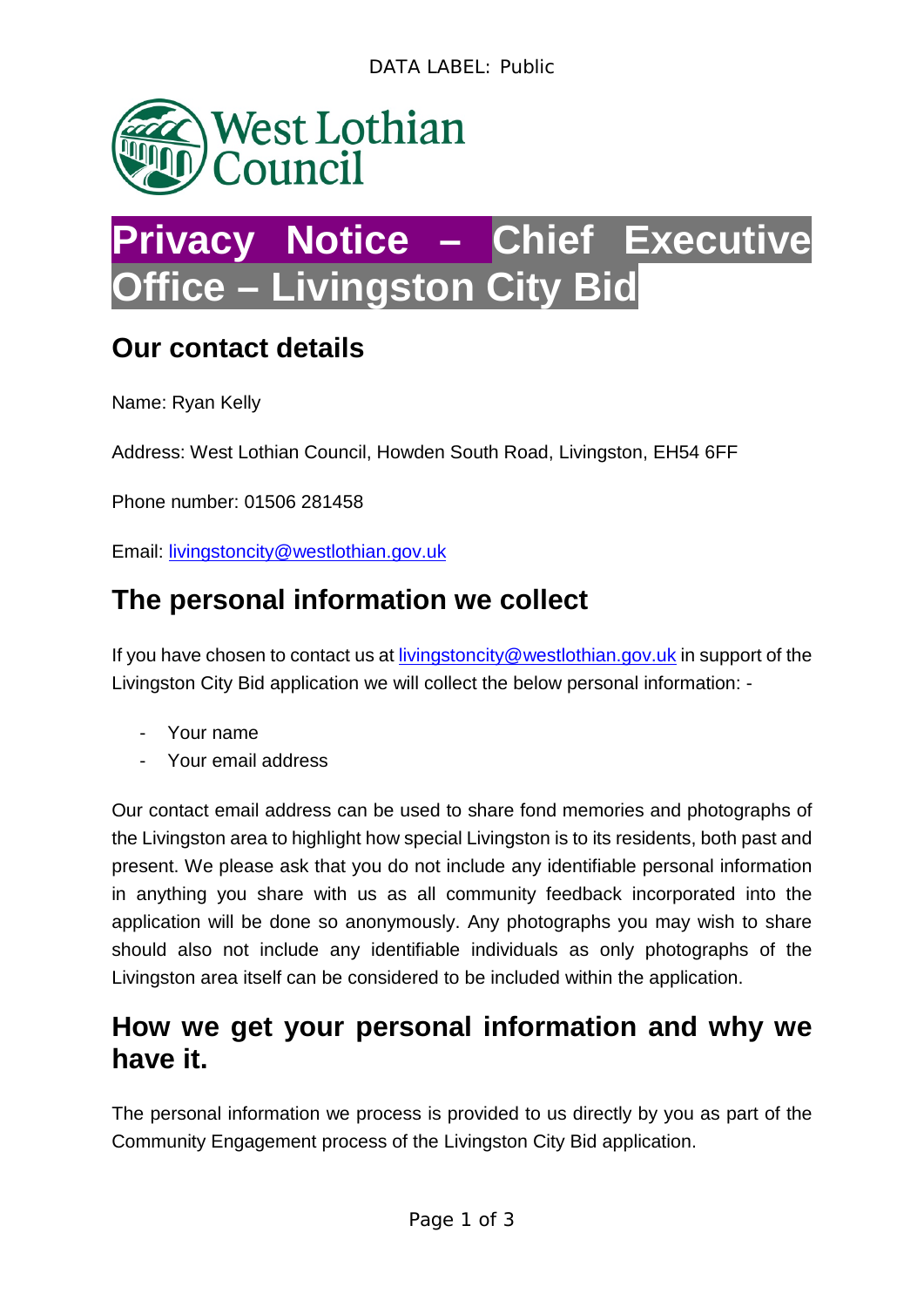We will use the information that you have given us in order to showcase the many strengths of Livingston in support of the application process. This will be done so by featuring the likes of anonymous quotes, short anecdotes and photographs from the very people who are at the heart of Livingston – it's residents.

Under data protection law, the lawful basis we rely on for processing this information is: -

**(a) Your consent.** You are able to remove your consent at any time. You can do this by contacting [livingstoncity@westlothian.gov.uk.](mailto:livingstoncity@westlothian.gov.uk)

# **Who we will share your information with?**

Any information you share with us will only be accessible to a small number of West Lothian Council employees who are collating any returns to the dedicated mailbox. All submissions that will be incorporated into the application will be done so anonymously.

# **How long do we keep your information?**

We will keep your information provided to us via our dedicated mailbox for a period of 1 year from the date the [livingstoncity@westlothian.gov.uk](mailto:livingstoncity@westlothian.gov.uk) mailbox is made publicly accessible (opened to public on Wednesday 27 October 2021).

Non-identifiable information that is collated and used within the application process, which may include quotes and photographs, will remain indefinitely within the published application.

# **Your rights**

Under data protection law, you have rights including:

**Your right of access** - You have the right to ask us for copies of your personal information.

**Your right to rectification** - You have the right to ask us to rectify personal information you think is inaccurate. You also have the right to ask us to complete information you think is incomplete.

**Your right to erasure** - You have the right to ask us to erase your personal information in certain circumstances.